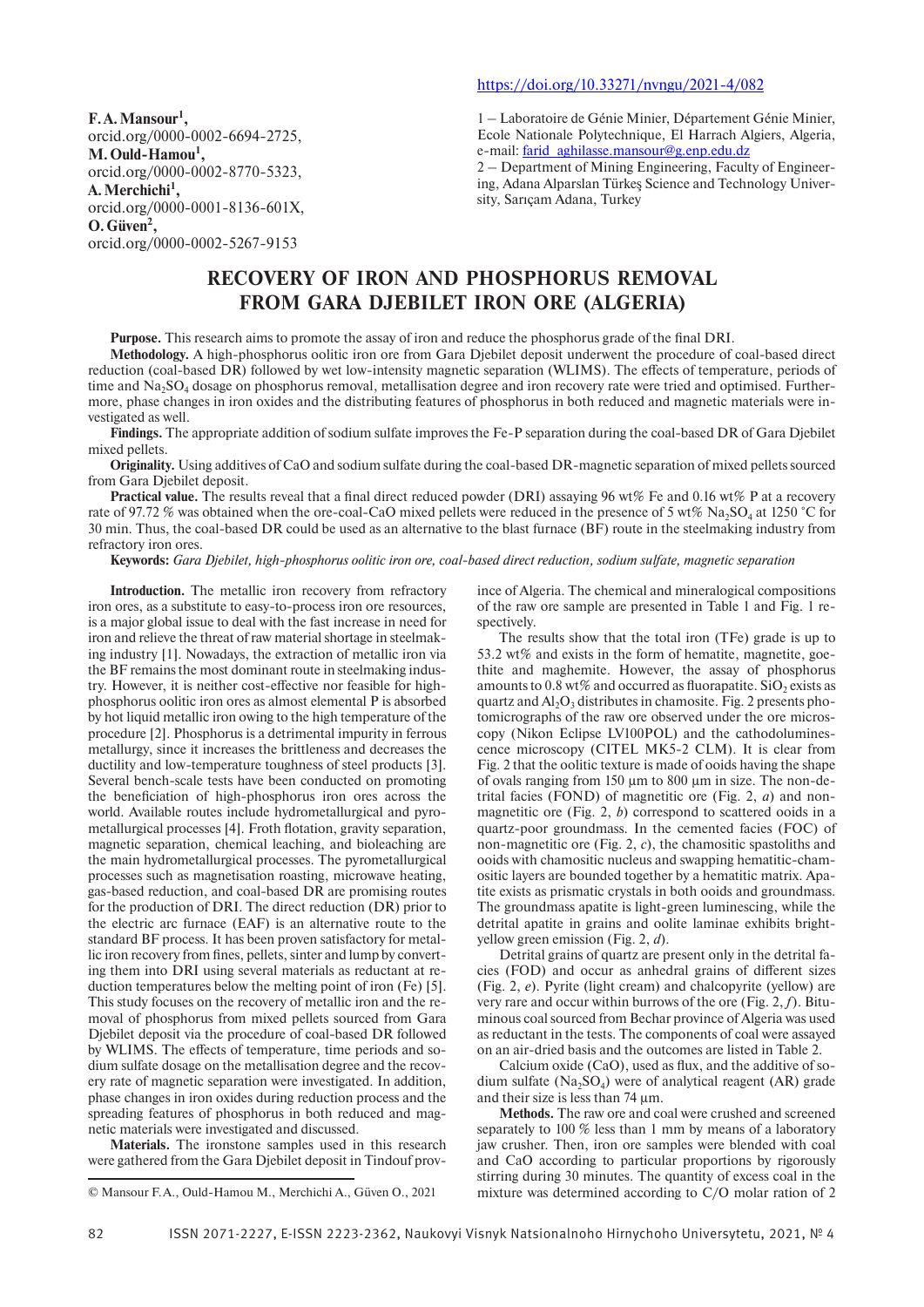*Table 1*

TFe | 53.20 | MgO | 0.42  $\text{SiO}_2$  | 07.19 | MnO | 0.23  $\text{Al}_2\text{O}_3$  | 05.96 | TiO<sub>2</sub> | 0.13  $Fe<sub>2</sub>O<sub>3</sub>$  | 63.17 |  $P<sub>2</sub>O<sub>5</sub>$  | 1.84  $FeO$  11.55 Loss on ignition (LOL) 7.15  $CaO$  02.36

Chemical composition of raw iron ore sample  $(wt\%)$ 



*Fig. 1. X-ray diffraction pattern of Gara Djebilet oolitic iron ore sample*



*Fig. 2. Photomicrograph collages of ironstone samples: CH – chamosite; GO – goethite; HM – hematite; MH – maghemite; MG – magnetite*

*Table 2*

Results of proximate analysis of coal

|                         | $H_{\text{dry}}$ | $M_{\text{dry}}$ | ັ    |
|-------------------------|------------------|------------------|------|
| 49.54<br>69.06<br>45.28 | 6.18             | 14.95            | 0.66 |

TC – total carbon;  $FC_{\text{dry}}$  – fixed carbon;  $V_{\text{dry}}$  – volatile matter;  $A_{\text{dry}} - \text{ash}$ ;  $M_{\text{dry}} - \text{moisture}$ 

(i.e. the molar ratio of fixed carbon in the coal to reducible oxygen in the iron oxides was 2). CaO was added to attain the predetermined binary basicity of 1 (i. e. the mass ratio of CaO to SiO<sub>2</sub> was 1). Each run requires  $20$  g iron ore sample, 13 g coal and 1.6 g CaO. An appropriate amount of water (12 wt%) was added to the prepared mixtures and subsequently pressed into cylindrical pellets using a steel die with a size of 30 mm diameter and a thickness of 8 mm with the aid of a hydraulic press, and thereafter dried in drying oven at 105 °C for 4 hours. The reduction trials were performed in a high-temperature electric resistance muffle furnace (MoS-B 170/8 Protherm Furnace). First, the pellets were charged into heat-resistance graphite crucibles, and a layer of coal (about 1 mm thick and 2 grams weight) was spread over the top surface of the pellets to assure the reducing atmosphere within the crucibles. Then, the mixtures were reduced under the designated experimental conditions in the furnace which had already been heated to the various desired reduction temperatures. Meanwhile, purge gases were not utilized during the roasting and the tests were run at atmospheric conditions. After reduction, the charged crucibles were withdrawn from the furnace and cooled down to the room temperature under an air-isolated environment. Once the mixtures in the crucibles cooled, a part of reduced mixed pellets were polished for SEM-EDS analyses, and the remainder were milled to 80 % less than 74 µm using a vibratory disc mill.

Then, a random sample weighing 20 g deducted from each of the milled products and slurried to 20 wt% solids by weight, was divided into concentrate and tailing fractions through a Davis magnetic tube tester (KHD Humboldt Wedag International AG, Germany) at a magnetic field intensity of 110 kAm<sup>-1</sup>; after that, the magnetic products were filtered and dried in a vacuum drying oven at  $105 \pm 5$  °C for 24 hours. The evaluation indices of test results were assessed by the iron metallisation degree  $\eta$  (%) and the iron recovery rate  $\varepsilon$  (%) of DRI powder. η is calculated according to the following formula

$$
\eta = \frac{\delta_{Fe}}{\alpha_{Fe}} \cdot 100,\tag{1}
$$

where  $\delta_{\text{Fe}}$  is the metallic iron content of the reduced material (wt%);  $\alpha$ Fe is the total iron content of reduced material (wt%).

Whereas, ε is calculated according to the following formula

$$
\varepsilon = \frac{m_2 \beta_{\text{Fe}}}{m_1 \alpha_{\text{Fe}}} \cdot 100,\tag{2}
$$

where  $m_1$ ,  $m_2$  are the dry weight of feed and concentrate materials respectively (g);  $\beta_{Fe}$  is the total iron content of magnetic material (wt%).

The P content and Fe grade of both reduced and magnetic products were assayed using chemical analyses.

The mineralogical phases present in both reduced and magnetic materials (under selected roasting conditions) were identified by powder X-ray diffraction (XRD). The morphology and microstructure of reduced samples were observed using scanning electron microscopes equipped with an X-ray energy dispersive spectrum. Micrographs were taken and point EDS analyses were used to recognise local compositions.

**Results and discussions.** *The effect of reduction temperature.*  The prepared pellets were sintered at temperature values of 1000, 1100, 1200 and 1300 °C respectively. While the reducing period was fixed at 30 min and no sodium sulfate was added to the mixtures. The data revealed that, as the temperature varied from 1000 to 1300 °C, η,  $\beta_{Fe}$  increased sharply from 74.52 to 92.36 % and from 73.23 to 84.81 wt% respectively. Moreover, ε exhibited a significant improvement from 86.35 to 94.36 % (Fig. 3, *a*).

This is due to the fact that increasing further the reduction temperature improves the reduction of iron oxides, destroys the oolitic structure and promotes the iron grains growth [6]. However, there was a dramatic increase in  $\beta_P$  in the whole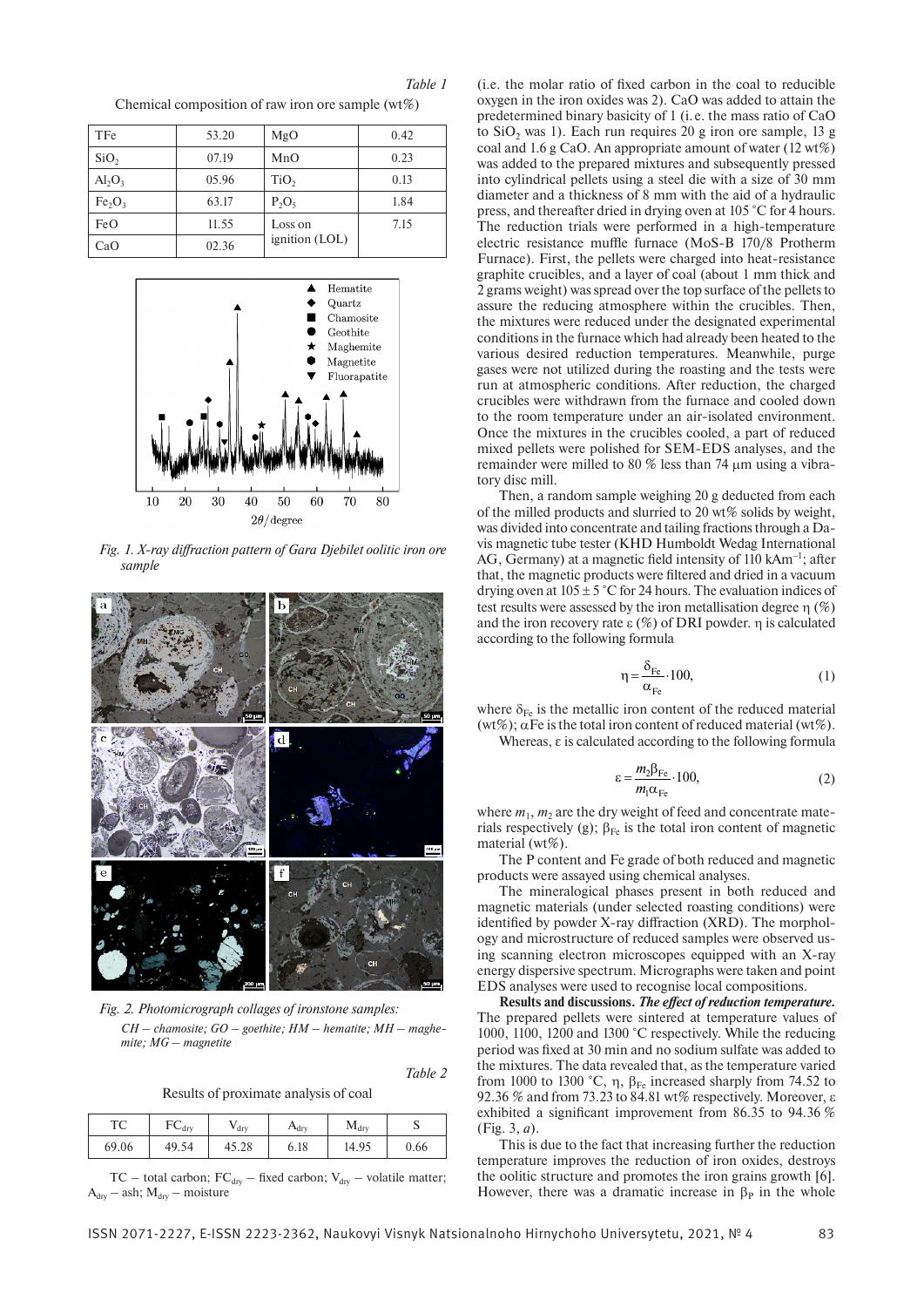

*Fig. 3. Effect of temperature on the process evaluation indices (a) and on the iron and phosphorus contents of magnetic materials (b)*

range of tested reduction temperatures to peak 1.23 wt% at 1300 °C (Fig. 3, *b*). This increase could be attributed to the reduction of fluorapatite to generate gaseous phosphorus  $(P_2)$ which, due to its high reactivity, melted into metallic iron rather than emitting to the atmosphere.

*The effect of reduction time.* A set of experiments were conducted at reduction periods of 15, 30, 45 and 60 min. The reducing temperature was set at 1250 °C and the experiments were run in the absence of sodium sulfate. Fig. 4 indicates that there was a marked rise in ε and  $β_{Fe}$  to peak 96.21 % and 88.88 wt% respectively at 30 min, but then fell significantly over the next periods of time to approximately 92 % and 81wt% respectively.

Likewise, η dropped sharply as the reduction periods exceed 30 min from 94.15 to 87.17 %. In effect, an additional extension in the periods of reduction can lead to a weakening of the reducing atmosphere due to the exhaustion of the reductant at this high temperature. Thus, the engendered metallic iron would be subjected to re-oxidation, leading to a decrease in both η and ε [6]. In addition, a further increase in reduction

time, results in a dramatic rise in  $\beta_{P}$ , and after the maximum reduction period (60 min), it was as high as 1.43 wt%. This is due to the fact that more fluorapatite in the raw ore is reduced to P, which migrates into the metallic phase as the reduction period is extended.

*The effect of sodium sulfate dosage.* The prepared mixtures were mixed thoroughly with a proper amount of water (12wt%) in the presence of various quantities of sodium sulfate.

Then, the mixtures were pressed into pellets and reduced at 1250 °C for 30 min, after having been dried in a vacuum oven at 105 °C for 4 hours. The results are presented in Fig. 5. The data show that both η and ε first increased sharply from 95.72 and 95.11 % to 98.35 and 97.72 % respectively as the  $Na<sub>2</sub>SO<sub>4</sub>$ dosage varied from 2.5 to 5 wt%, then declined obviously when the  $Na<sub>3</sub>SO<sub>4</sub>$  dosage increased further up to 10 wt%. Meanwhile, a marked rise is observed in  $\beta_{Fe}$  to peak 96 at 5 wt%  $Na<sub>2</sub>SO<sub>4</sub>$ . However, a further increase in the  $Na<sub>2</sub>SO<sub>4</sub>$  dosage results in a slight decrease in  $\beta_{Fe}$  to reach 90.04 wt%. Indeed, owing to the increase in  $Na<sub>2</sub>SO<sub>4</sub>$  dosage, more FeS would be produced during the reduction process leading to a diminution



*Fig. 4. Effect of time on the process evaluation indices (a) and on iron and phosphorus contents of magnetic materials (b)*



*Fig. 5. Effect of sodium sulfate dosage on the process evaluation indices (a) and on the iron and phosphorus contents of magnetic materials (b)*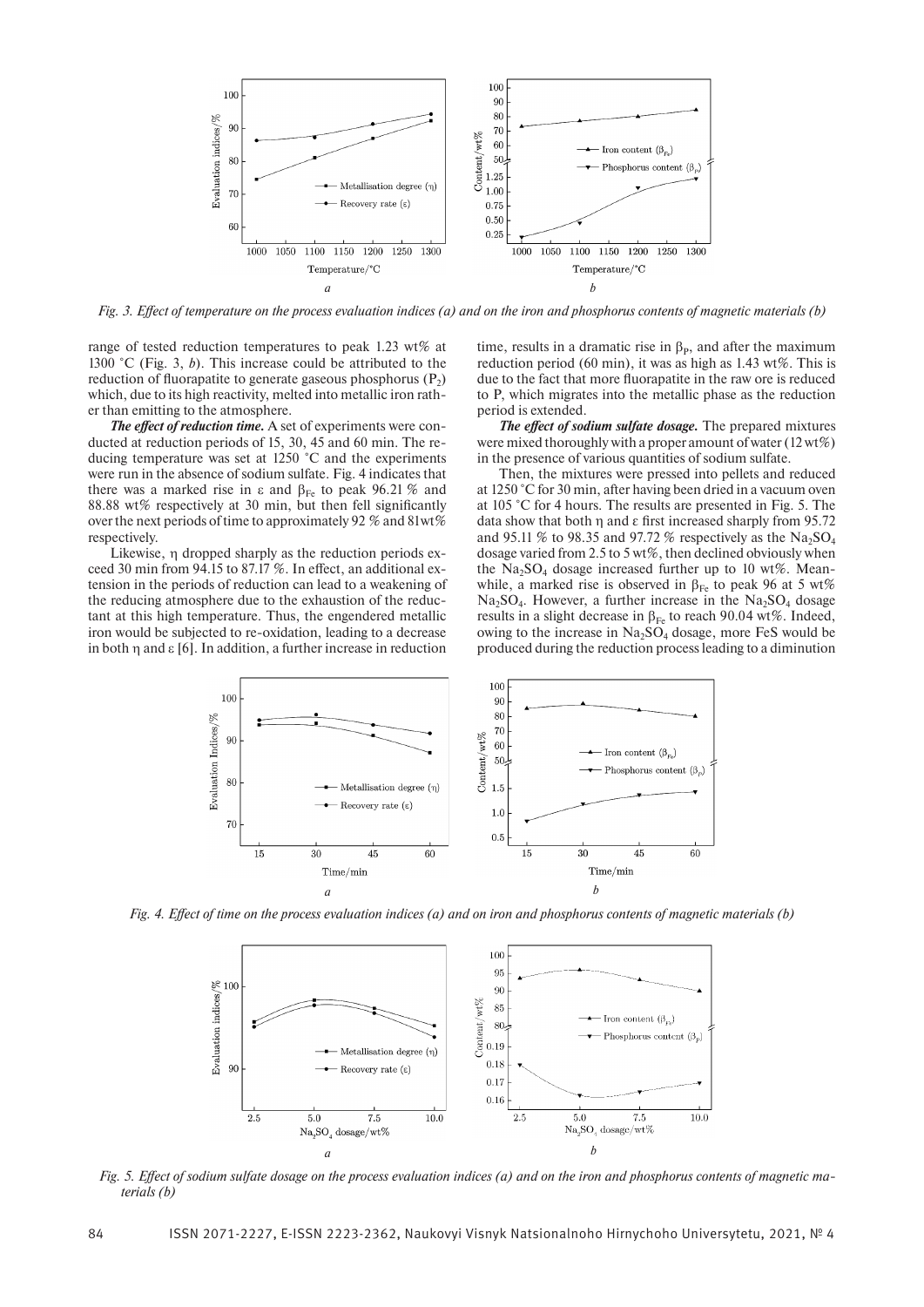in  $\beta_{Fe}$  [6]. Conversely, increasing the Na<sub>2</sub>SO<sub>4</sub> dosage from 2.5 to 5 wt%, results in a sharp decrease in  $\beta_P$  from 0.18 to 0.16 wt%. However, a slight increase is observed when the  $Na<sub>2</sub>SO<sub>4</sub>$  dosage is beyond 5 wt% (Fig. 5, *b*).

*Phase constitution of reduced pellets.* In order to understand the aforementioned experimental results, selected reduced pellets were subjected to mineralogical analyses, and their XRD pattern is shown in Fig. 6. The results reveal that the peaks associated with  $Fe<sub>2</sub>O<sub>3</sub>$  vanished completely due to its reduction to metallic iron stepwisely in the order of Fe<sub>2</sub>O<sub>3</sub>  $\rightarrow$  $Fe<sub>3</sub>O<sub>4</sub> \rightarrow FeO \rightarrow Fe$  through gaseous intermediate of CO and  $CO<sub>2</sub>$  resulting in fixed carbon gasification. In the absence of sodium sulfate, the SiO<sub>2</sub> diffractions became less intense, and those of chamosite fade away. Meanwhile, the peaks associated with anorthite appeared after the reduction process, and became more intense with increasing the temperature (Fig. 6, *c*). This is attributed to the fact that a reaction between  $Ca<sub>5</sub>(PO<sub>4</sub>)<sub>3</sub>F, SiO<sub>2</sub>, CaO and channels to be placed during the$ reduction process. Moreover, iron appeared most often in the form of metallic state which is easily recovered by WLIMS.

However, diffraction peaks associated with intermediate products like wustite and minor iron minerals such as fayalite  $(Fe_2SiO_4)$  and hercynite  $(FeAl_2O_4)$  appeared in the XRD pattern of reduced samples, suggesting that some FeO take part in reaction with  $SiO<sub>2</sub>$  and chamosite during the reduction process, despite the consumption of some amount of these minerals in advance by CaO. Therefore, η is relatively low, and the Fe-P separation is unsatisfied. These minor iron minerals are turned into non-magnetic materials which can reduce ε. Regarding the reduction in the presence of  $Na<sub>2</sub>SO<sub>4</sub>$  (Fig. 6, *d*), the XRD pattern shows new diffraction peaks attributed to nepheline (NaAl $SiO_4$ ), anorthite and CaNaPO<sub>4</sub>. Moreover, no peaks associated with quartz and chamosite are found in the reduced powder, suggesting that a reaction between  $Ca<sub>5</sub>(PO<sub>4</sub>)<sub>3</sub>F$ , SiO<sub>2</sub>, Al<sub>2</sub>O<sub>3</sub> and Na<sub>2</sub>SO<sub>4</sub> took place during the reduction.

Over 800 K, the formation of NaAlSiO<sub>4</sub> is prior to that of anorthite and  $CaNaPO<sub>4</sub>$ , since  $Na<sub>2</sub>SO<sub>4</sub>$  reacts more easily with  $SiO<sub>2</sub>$  and  $Al<sub>2</sub>O<sub>3</sub>$  than with  $Ca<sub>5</sub>(PO<sub>4</sub>)<sub>3</sub>F$ , which prevent its reduction.

Meanwhile, the generated  $CaNaPO<sub>4</sub>$  from the reduction of some fluorapatite is more stable in the absence of  $SiO<sub>2</sub>$  and



*Fig. 6. XRD patterns of raw ore* (*a*), *pellet reduced at 1200 °C during 30 min* (*b*), *pellet reduced at 1250 °C during 60 min*  (*c*), and pellet reduced in the existence of 10 wt%  $Na<sub>2</sub>SO<sub>4</sub>$ *at 1250 °C during 30 min (d)*

 $Al_2O_3$ , already consumed by CaO and Na<sub>2</sub>SO<sub>4</sub>, despite that the reduction temperature is over 1313 K [7]. In addition,  $Na<sub>2</sub>SO<sub>4</sub>$ had reacted with  $SiO<sub>2</sub>$  and Al-bearing minerals in the raw ore, to generate NaAlSiO<sub>4</sub> and anorthite (CaAl<sub>2</sub>SiO<sub>8</sub>), in preference to wustite (FeO), leading to a marked rise in the reducing reaction activity of FeO and thereby, η gets obviously enhanced. Although most of iron in the reduced powder exists as metallic iron, but some non-magnetic iron minerals are also present in the reduced powder like wustite (FeO), as well as a small amount of troïlite (FeS), which is greatly implausible to transform into Fe or FeO in the CO reducing atmosphere, since FeS could likewise be formed from FeO [7]. Furthermore, the unreduced fluorapatite turns into tailings along with non-magnetic materials. Therefore, ε and the Fe-P separation get obviously improved.

*Morphology and microstructure features of the reduced pellets.* A sample reduced at 1250 °C for 60 min was investigated by SEM-EDS analysis (SEM-EDS, JEOL JSM-5410, Japan). The SEM image and the results of EDS measurements at several spots of both metallic and slag phases from the selected sample are presented in Fig. 7. After reduction, the iron oxides were reduced to metallic iron particles which clump together causing the destruction of the entire oolitic structure (Fig. 7, *a*). In the absence of sodium sulfate, the metallic iron particles had not combined to each other completely, and connected yet with gangue minerals. The results of point analysis show that Si, Ca, Al, O are the main elements of spot 1 from the grey slag matrix phase and it may be  $(Mg, Fe)SiO<sub>4</sub>$  and  $CaAl<sub>2</sub>SiO<sub>8</sub>$ . Meanwhile, the Fe content was higher than 13 wt%, suggesting that many ultrafine iron crystallites had not grown and still associated closely with gangue minerals. Besides, the P content at point 2 amounted to 2.03 wt%, which indicates that most of fluorapatite in the mixture was reduced and the new-born phosphorus melted into the metallic iron grains to generate phosphorus iron Fe*x*P. This is due to the fact that, at these roasting conditions, more FeO will react with gangue minerals to produce low-melting point materials due to the poor reducing atmosphere supplied (the wide band proving the presence of glass phase materials was spotted between 10 and 40° in the XRD pattern provided in Fig. 6, *c*) [8]. Since the existence of liquid phase is contributing to the spread of phosphorus-bearing particles to those of carbon, the reduction rate of fluorapatite  $(Ca_5(PO_4)_3F)$  is improved and thereby more elemental P melted into metallic iron [9]. As the physical beneficiation ways are unable to remove the elemental P in metallic iron, high-phosphorus content DRI is acquired by WLIMS. The sample produced under optimal reduction parameters (reduced at 1250 °C for 30 min with adding 5 wt%  $Na<sub>2</sub>SO<sub>4</sub>$ ) was investigated by SEM-EDS analysis (SEM-EDS, JEOL JSM-7610FPlus, Japan). The SEM photomicrograph and the outcomes of EDS measurements at diverse spots of both metallic and slag phases from the selected sample are presented in Fig. 8. As revealed in Fig. 8, *a*, most metallic iron grains are connected, presenting a net-like microstructure, and some small gangue particles (dark grey) are enveloped in the mesh. By adding sodium sulfate, the metallic iron grains (in bright white) aggregated together and grew in sizes mostly over 75 µm. Furthermore, the metallic phase was apart from the gangue phase with clear boundaries, which improves the liberation of metallic iron from slag matrix and thereby, a DRI with high metallic iron grade is acquired.

Fig. 8, *c* reports that Si, Ca, Na, Al, O, P are the main elements of spot 1 from the slag phase and it may be anorthite  $(CaAl<sub>2</sub>SiO<sub>8</sub>)$ , nepheline (NaAlSiO<sub>4</sub>), CaNaPO<sub>4</sub> and the unreduced part of fluorapatite. Meanwhile, there was found less amount of Fe, suggesting that iron grains and gangue minerals were less intergrown. Therefore, it is easy to attain a clean separation of iron from gangue by subsequent milling and WLIMS. The results of point analysis of spot 2 (Fig. 8, *d*) show that elemental phosphorus has not been spotted in the metallic iron phase (in bright white). This is because the addition of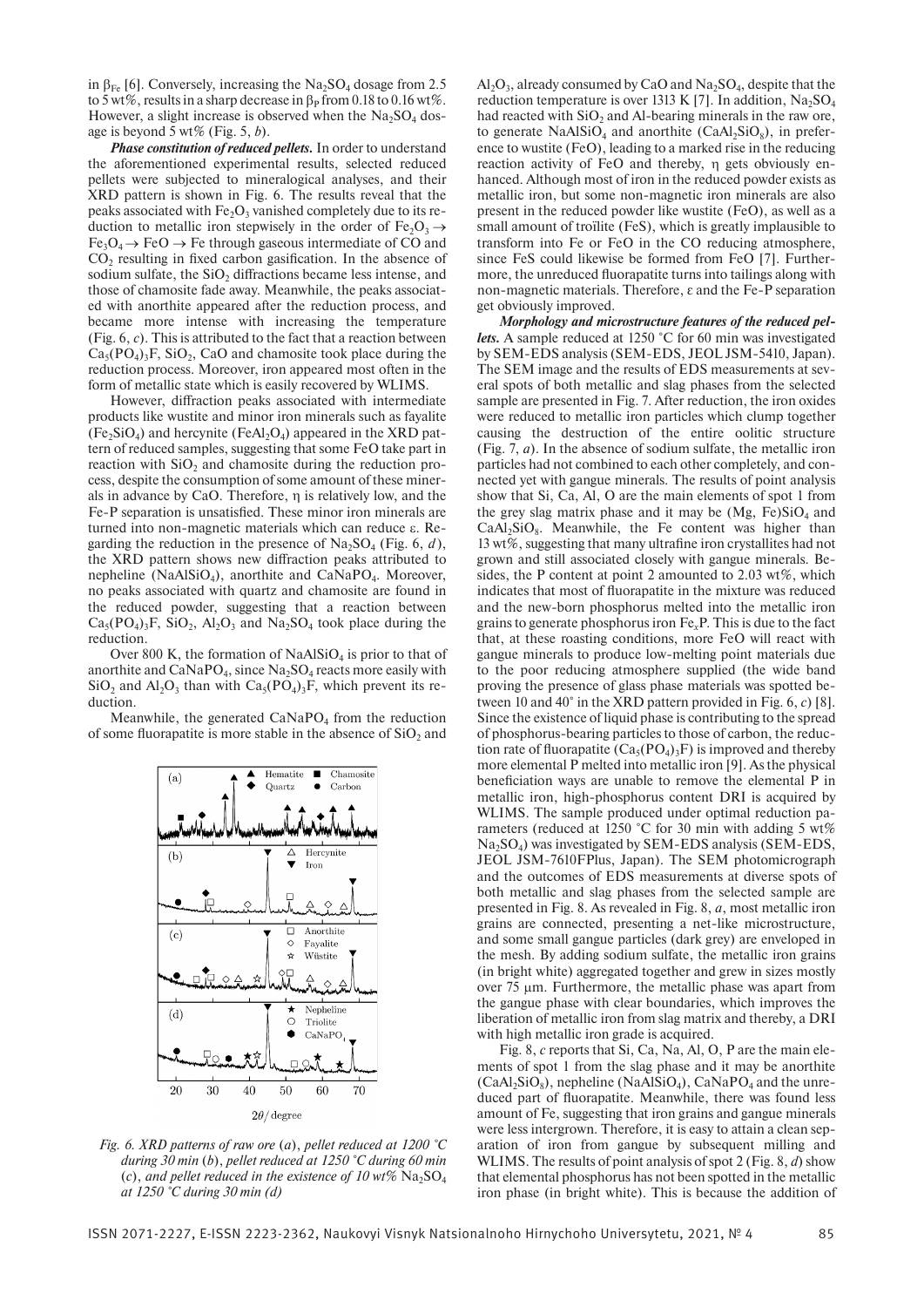

*Fig. 7. SEM image* (*a*) *with EDS spectra of spot 1* (*b*) *and spot 2* (*c*) *from a reduced pellet at 1250 °C during 60 min in the absence of sodium sulfate*



*Fig. 8. SEM images* (*a*) *and* (*b*) *with EDS analyses of the slag*  (*c*) *and metallic phase* (*d*) *of the sample reduced at 1250 °C for 30 min with the addition of 5 wt%*  $Na<sub>2</sub>SO<sub>4</sub>$ 

sodium sulfate hinders the reduction of  $Ca<sub>5</sub>(PO<sub>4</sub>)<sub>3</sub>F$  by the production of a liquid phase which accelerates the interaction between  $SiO_2$ ,  $Al_2O_3$ , CaO in the raw ore. However, there was found a little quantity of S in the metallic iron phase, and it may be troïlite (FeS), which reacts with Fe during the reduction process to generate a low-melting point Fe-FeS eutectic system. The generation of the Fe-FeS liquid phase facilitates the mass transfer of metal ions and accelerates the metallic iron grains combination.

*Distribution of phosphorus in the microstructure of DRI.* In order to study the distribution of phosphorus in the DRI, the magnetic concentrate of the mixed pellet reduced at 1250 °C for 30 min in the absence of sodium sulfate was investigated by SEM-EDS analysis (FEI Quanta 250 ESEM, The Netherlands).

Fig. 9, *a* shows that phosphorus exhibits a reticular distribution in DRI, and its content is high where elemental carbon

distributes vigorously (Table 3) [10]. The affinity of phosphorus to metallic iron is quite associated with carburisation in the metallic phase and the particular texture of oolitic iron ore. Indeed, the ore is made up of numerous layers, and the iron oxides layers are joined with those of gangue minerals [11]. Therefore, previous to reduction of fluorapatite, the new generated metallic iron would envelop the unreduced fluorapatite layers. Once the fluorapatite is reduced,  $P<sub>2</sub>$  permeates readily into DRI, already wrapped in the  $Ca_3(PO_4)$ , surface and the heterogeneous melting of the iron phase led to the reticular distribution [10, 11]. By contrast, the reduction of fluorapatite becomes difficult in the existence of sodium sulfate, due to the consumption of  $SiO<sub>2</sub>$  and  $Al<sub>2</sub>O<sub>3</sub>$  before their reaction with the P-containing minerals during the reduction process.

*Characterization of magnetic concentrates.* The magnetic concentrate obtained from reduction under optimal reduction parameters (reduced at 1250 °C for 30 min with adding 5 wt%  $Na<sub>2</sub>SO<sub>4</sub>$ ) followed by grinding and WLIMS, was investigated using SEM-EDS analysis (Environmental FEI Quanta 250 SEM, The Netherlands) and the result is presented in Fig. 10. It is clear that the metallic iron grains occupied almost all the picture of the magnetic material (Fig. 10, *a*).



*Fig. 9. The reticular distribution of phosphorus observed in the magnetic concentrate from the sample reduced at 1250 °C during 30 min in the lack of sodium sulfate (a) and the result of EDS measurement at the selected spot (b)*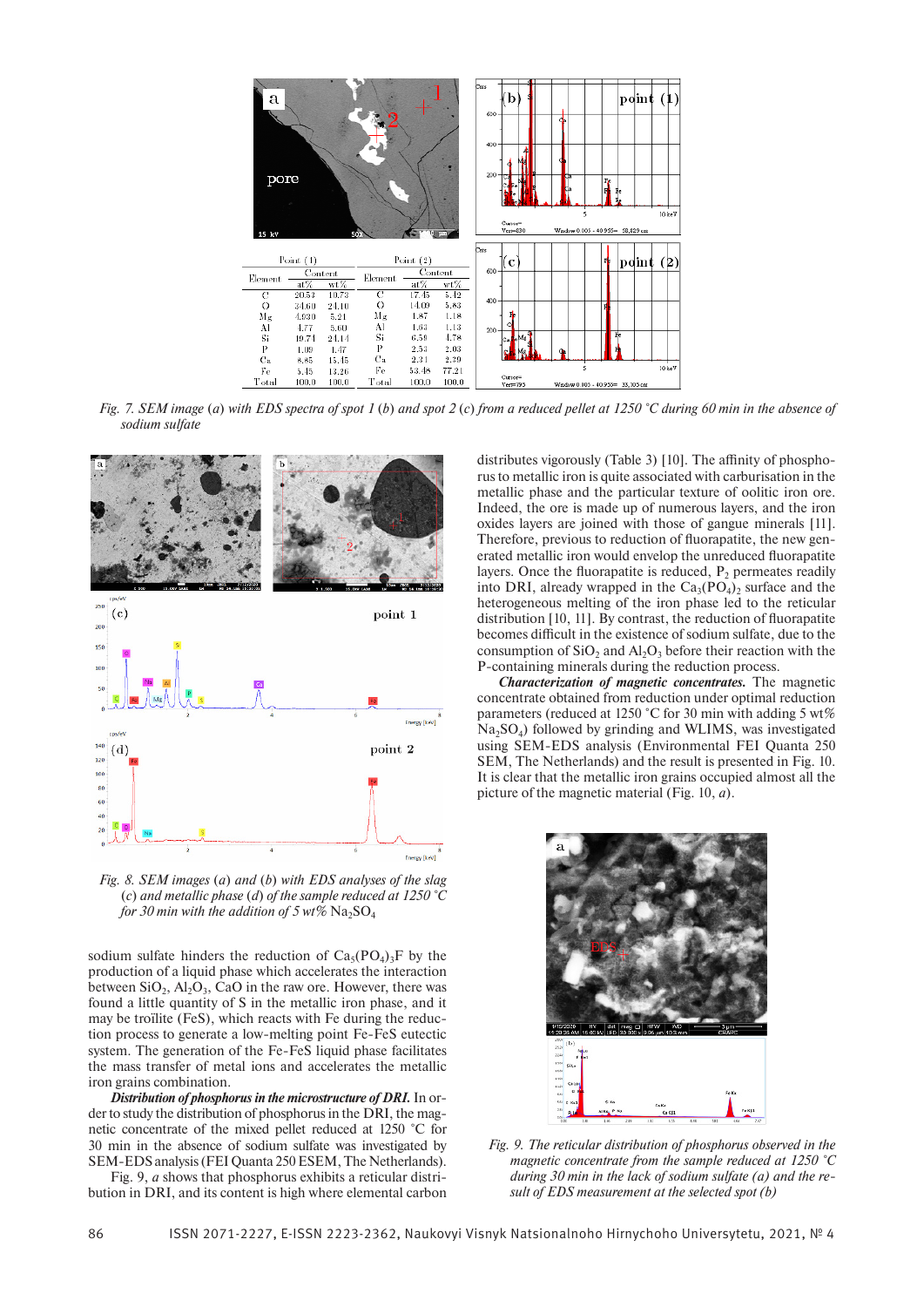### *Table 3*

EDS quantitative analyses data of the selected spot from the magnetic material of the pellet reduced at 1250 °C for 30 min in the absence of sodium sulfate

| Element | $%$ mass | % atomic |
|---------|----------|----------|
| C K     | 3.92     | 11.88    |
| O K     | 2.78     | 7.92     |
| F K     | 0.92     | 2.20     |
| Al K    | 0.65     | 1.10     |
| Si K    | 1.59     | 2.58     |
| P K     | 1.18     | 1.71     |
| Ca K    | 0.33     | 0.38     |
| Fe K    | 88.62    | 72.22    |



*Fig. 10. Photomicrograph of magnetic concentrate from the pellet reduced at 1250 °C during 30 min in the presence of*   $5$   $wt\%$   $Na<sub>2</sub>SO<sub>4</sub>$  (*a*) and *EDS* analysis of the selected spot (*b*)

According to the EDS quantitative analysis data presented in Table 4, metallic iron is the main element detected in the magnetic product, suggesting that a nearly monophased DRI could be recovered under optimized roasting conditions.

**Conclusion.** The recovery of metallic iron and the efficiency of improving the Fe-P separation through the addition of a suitable quantity of sodium sulfate  $(Na_2SO_4)$  during coal-based DR of iron ore-coal-CaO mixed pellets from the Gara Djebilet field were investigated. The characterization of the raw ore by both optical and cathodoluminescence microscopy reveals that iron oxides are completely disseminated and closely related

#### *Table 4*

EDS quantitative analysis data of the selected spot from the magnetic material of the pellet reduced at 1250 °C during 30 min in the presence of 5 wt% sodium sulfate

| Element | $%$ mass | % atomic |
|---------|----------|----------|
| C K     | 1.94     | 8.10     |
| O K     | 1.42     | 4.25     |
| AI K    | 0.30     | 0.56     |
| Si K    | 0.55     | 0.84     |
| P K     | 0.16     | 0.25     |
| S K     | 0.18     | 0.28     |
| Fe K    | 95.44    | 85.72    |

with gangue minerals. Moreover, the phosphorus content is as high as 0.8 wt%, which makes it not suitable for steel industry.

When the mixed pellets were reduced at various high temperatures, without any additives, part of gaseous  $P_2$ , generated by the reduction of fluorapatite, readily penetrates into the metallic iron rather than emitting to the atmosphere, resulting in a high phosphorus content of DRI. By contrast, a final DRI with 96 wt% Fe and 0.16 wt% P can be acquired at e of 97.72 by adding 5 wt%  $Na<sub>2</sub>SO<sub>4</sub>$  to the mixed pellets when reduced at 1250 °C for 30 min. Furthermore, optical microscopy and SEM analyses of reduced pellets show that the oolitic structure is destroyed and metallic iron particles gathered together and grew significantly in sizes mostly over 75 µm when reduced in the existence of sodium sulfate.

These results demonstrate that the coal-based DR could be used as an alternative to the BF for the steel production from Gara Djebilet oolitic iron ore.

**Acknowledgement.** The authors would like to thank Prof. M.S.Çelik and Prof. E.Çiftçi from Istanbul Technical University (ITÜ) for their precious help and assistance provided throughout this research.

#### **References.**

**1.** Luo, L., & Zhang, H. (2017). Process mineralogy and characteristic associations of iron and phosphorus-based minerals on oolitic hematite. *Journal of Central South University*, *24*(9), 1959-1967. https://doi. org/10.1007/s11771-017-3604-8.

**2.** Sun, Y., Han, Y., Gao, P., & Yu, J. (2015). Size distribution behavior of metallic iron particles in coal-based reduction products of an oolitic iron ore. *Mineral Processing and Extractive Metallurgy Review*, *36*(4), 249-257. https://doi.org/10.1080/08827508.2014.955611.

**3.** Yang, M., Zhu, Q.S., Fan, C.L., Xie, Z.H., & Li, H.Z. (2015). Roasting-induced phase change and its influence on phosphorus removal through acid leaching for high-phosphorus iron ore. *International Journal of Minerals, Metallurgy and Materials*, *22*(4), 346-352. https:// doi.org/10.1007/s12613-015-1079-x.

**4.** Quast, K. (2018). A review on the characterisation and processing of oolitic iron ores. *Minerals Engineering*, *126*, 89-100. https://doi. org/10.1016/j.mineng.2018.06.018.

**5.** Hamadeh, H., Mirgaux, O., & Patisson, F. (2018). Detailed modeling of the direct reduction of iron ore in a shaft furnace. *Materials*, *11*(10), 1865-1871. https://doi.org/10.3390/ma11101865.

**6.** Zhu, D., Guo, Z., Pan, J., & Zhang, F. (2016). Synchronous upgrading iron and phosphorus removal from high phosphorus oolitic hematite ore by high temperature flash reduction. *Metals*, *6*(6), 1-17. https://doi.org/10.3390/met6060123.

**7.** Rao, M., Ouyang, C., Li, G., Zhang, S., Zhang, Y., & Jiang, T. (2015). Behavior of phosphorus during the carbothermic reduction of phosphorus-rich oolitic hematite ore in the presence of Na<sub>2</sub>SO<sub>4</sub>. *International Journal of Mineral Processing*, *143*, 72-79. https://doi. org/10.1016/j.minpro.2015.09.002.

**8.** Yu, W., Sun, T., Cui, Q., Xu, C., & Kou, J. (2015). Effect of coal type on the reduction and magnetic separation of a high-phosphorus oolitic hematite ore. *ISIJ International*, 55(3), 536-543. https://doi. org/10.2355/isijinternational.55.536.

**9.** Cheng, C., Xue, Q., Wang, G., Zhang, Y., & Wang, J. (2016). Phosphorus migration during direct reduction of coal composite highphosphorus iron ore pellets. *Metallurgical and Materials Transactions B*, *47*(1), 154-163. https://doi.org/10.1007/s11663-015-0479-7.

**10.** Cheng, C., Xue, Q., Zhang, Y., Han, F., & Wang, J. (2015). Dynamic migration process and mechanism of phosphorus permeating into metallic iron with carburizing in coal-based direct reduction. *ISIJ International*, *55*(12), 2576-2581. https://doi.org/10.2355/isijinternational.ISIJINT-2015-386.

**11.** Li, G., Rao, M., Ouyang, C., Zhang, S., Peng, Z., & Jiang, T. (2015). Distribution characteristics of phosphorus in the metallic iron during solid-state reductive roasting of oolitic hematite ore. *ISIJ International*, *55*(11), 2304-2309. https://doi.org/10.2355/isijinternational.ISIJINT-2015-212.

## **Вилучення заліза й видалення фосфору із залізної руди Гара Джебілет (Алжир)**

 $\Phi$ . А. Мансур<sup>1</sup>, М. Олд-Хатоу<sup>1</sup>, А. Мершиши<sup>1</sup>, О. Гувен<sup>2</sup>